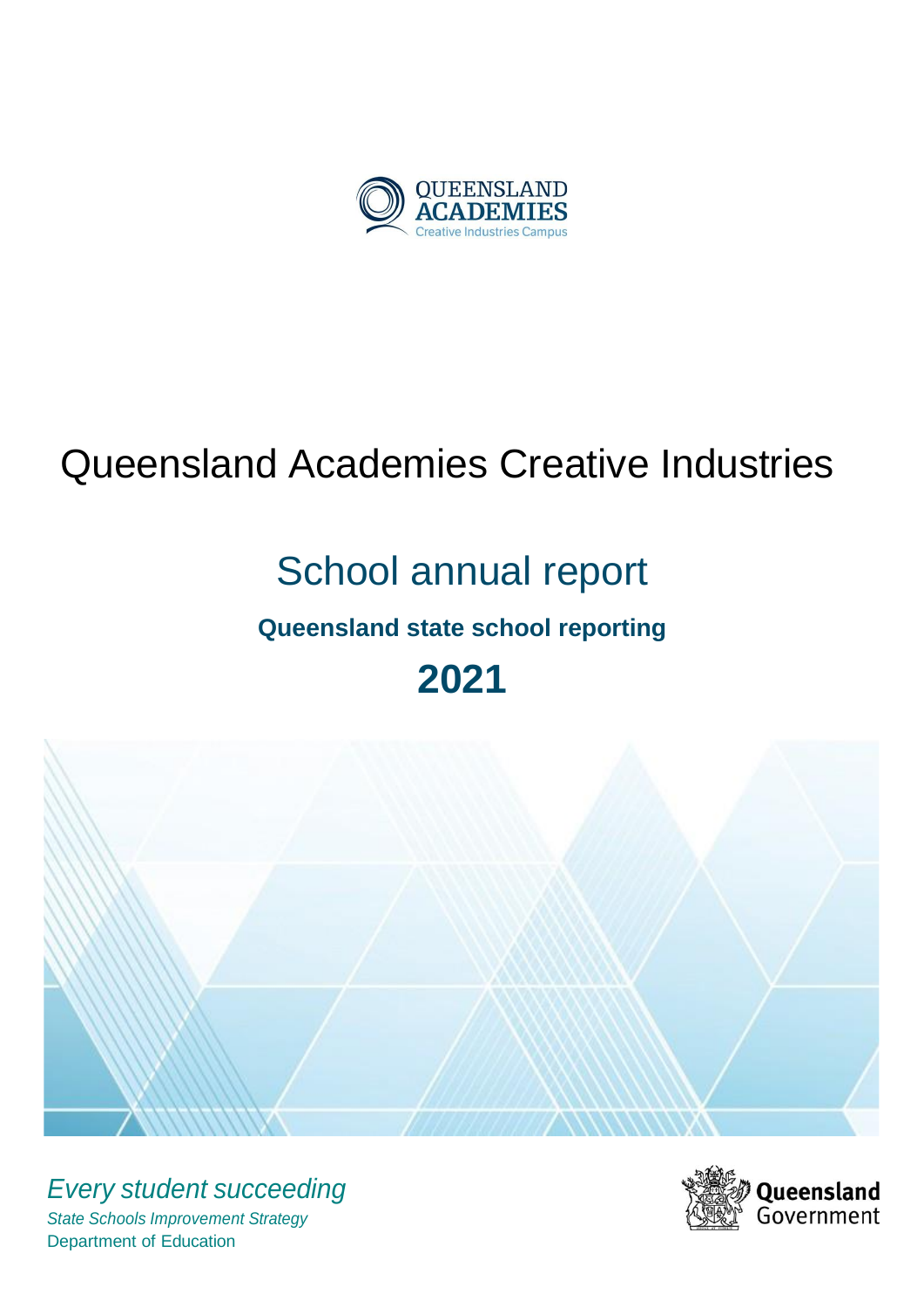#### **OFFICIAL – Public**

Published as information source only. Public information used to create this report may not appear in this format in the public domain Please refer to disclaimer information.

|                       | <b>Contact details</b>        |
|-----------------------|-------------------------------|
| <b>Postal Address</b> | PO Box 2087 Kelvin Grove 4059 |
| <b>Phone</b>          | $(07)$ 3552 9333              |
| Fax                   |                               |
| Email                 | principal@gaci.eq.edu.au      |
| Website               | https://gaci.eg.edu.au        |

#### **Disclaimer**

The materials presented in this report are distributed by the Department of Education (the department) as an information source only.

The information and data in this report is subject to change without notice.<br>The department makes no statements, representations, or warranties about the accuracy or completeness of, and you should not rely on, any informa report.

The department disclaim all responsibility and all liability (including without limitation, liability in negligence) for all expenses, losses, damages and costs you might incur as a result of the information in this report being inaccurate or incomplete in any way, and for any reason.<br>Despite our best efforts, the department makes no warranties that the information in this report is free of infection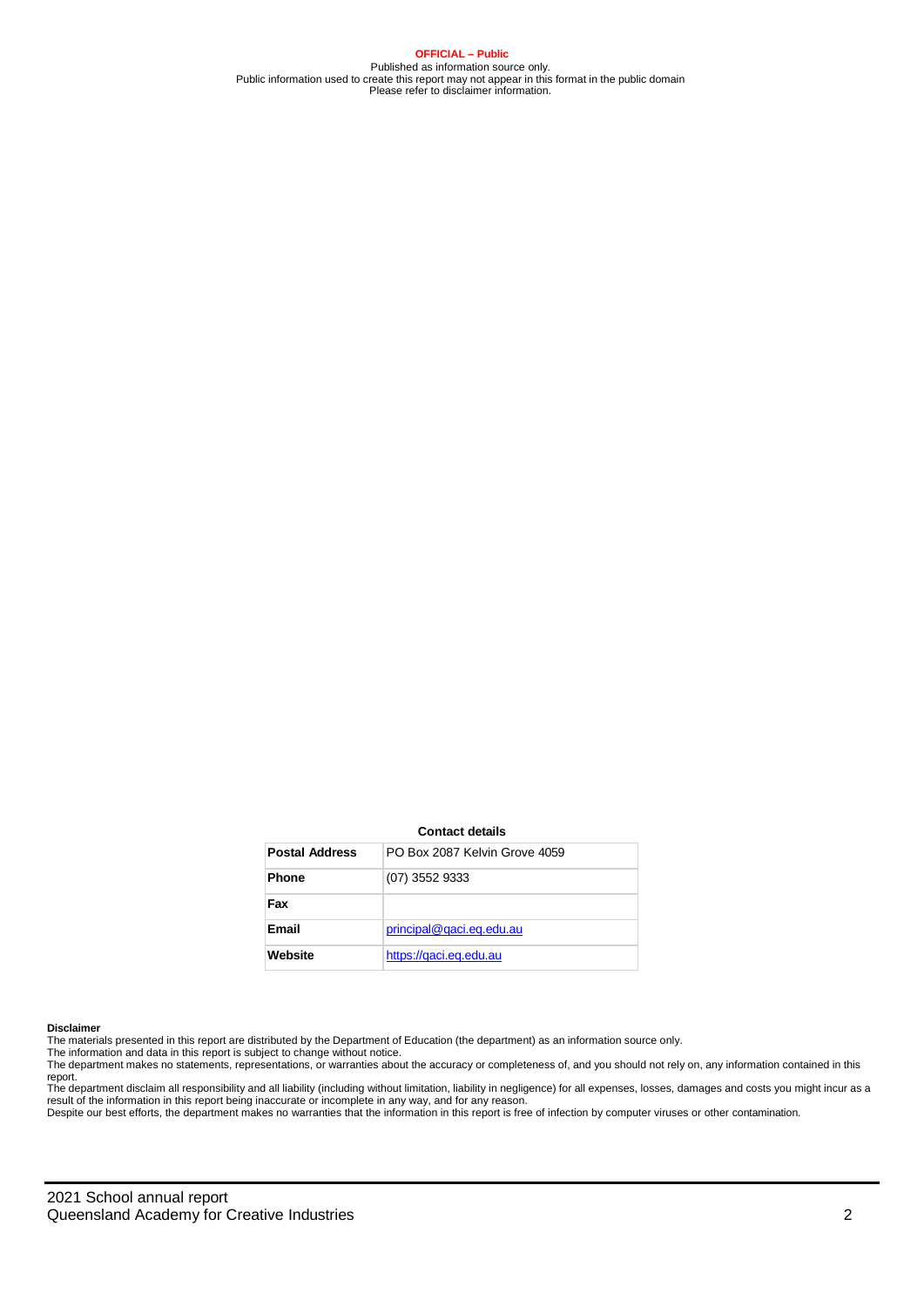#### **School Overview**

Queensland Academies Creative Industries Campus (QACI) opened its purpose-built facility in January 2007 as a state school for highly capable students in Years 10 to 12. We are located in the heart of the Kelvin Grove Urban Village, alongside Queensland University of Technology (QUT). Our vision is to be the *world-class, learning environment of choice for the aspirational creative generation*. Through the pursuit of the International Baccalaureate Diploma Programme and extended learning opportunities, our students are challenged to be self managed, principled and reflective inquirers who operate within a global context. They flourish in a culture designed to foster innovation and enterprise and are committed to developing as global citizens who see learning as a borderless opportunity to experience other cultures to enhance their own understanding and perspectives. QACI students think globally to make the world a better place through education. The school operates within a unique partnership between Education Queensland and QUT and our students benefit through real world-thinking partnerships with industry. These relationships are consolidated by the calibre of our teaching staff, many of whom are established creative practitioners in their various fields. Our students engage in rich and rigorous learning and develop their capacities as creative and critical thinkers.

#### **School Progress towards its goals in 2021**

- **Enrolment:** In response to the Global COVID-19 pandemic, the majority of enrolment and outreach initiatives were adapted to ensure opportunities for external students to the school were available. Some initiatives were however cancelled as per the directives of Queensland Health to ensure safety to visitors as well as current students and staff. Selective-entry processes were adjusted to accommodate Queensland Health's restrictions for social distancing and face-to-face contact. Numbers remained steady for student enrolment with an increase of 3.5% for total student enrolment numbers for 2021.
- **Wellbeing and Inclusive Practices:** Aligned to the Department of Education Student Learning and Wellbeing Framework QACI continues to provide a safe environment where diversity is valued, positive social interactions are promoted, and respectful relationships between staff, students and parents remain positive and are valued. All students continue to be involved in documented student-teacher conversations, recording explicit plans for learning engagement and improvement. This year we continued the implementation of our whole school Wellbeing and Inclusion Framework, as informed by the six domains of wellbeing from the Positive Psychology, known as PERMA-H, explicitly through our Connect program and implicitly through positive teaching practices, year level, Community and House initiatives and events. With a pause in some school gatherings, virtual activities were implemented to continue a positive culture within the school environment, along with amendments to dates to accommodate and continue important student milestones.
- **Knowing our students:** Nurturing the development of high-achieving students through a quality differentiated curriculum delivery, personalised learning, and implementing campus wide programs to cultivate the attributes of the International Baccalaureate learner profile in students and staff. Students responded to challenge and change, adjusting to learning environments and the movements of activities in response to the Global COVID-19 pandemic.
- **Pedagogical Framework:** Whole school High Performing Staff framework aligned to line management expectations and career aspirations through the annual performance review cycle for teaching and nonteaching staff. Teachers continue to demonstrate evidence of planning, quality teaching and learning, and working practices through the Annual Performance Review cycle and through the implementation of the Aspiring Leaders Program available to all staff, creating and enhancing a professional culture.
- **Partnerships:** Industry partnerships developed with QUT, QUT IHBI (Institute of Health and Biomedical Innovation) QUT STEAM, Australian Dance Collective, NIDA, Drama Qld, QUU (Queensland Urban Utilities) STEAM partnership, BCC (Brisbane City Council) SELN (Student Environmental Leadership Program), Girls in STEM (DoE), WAAPA and the Community Aboriginal Working party with community elders, parents, students and staff. Partnerships continue to be developed with QACI Alumni, primary and hight schools, local and the broader community and Queensland Universities.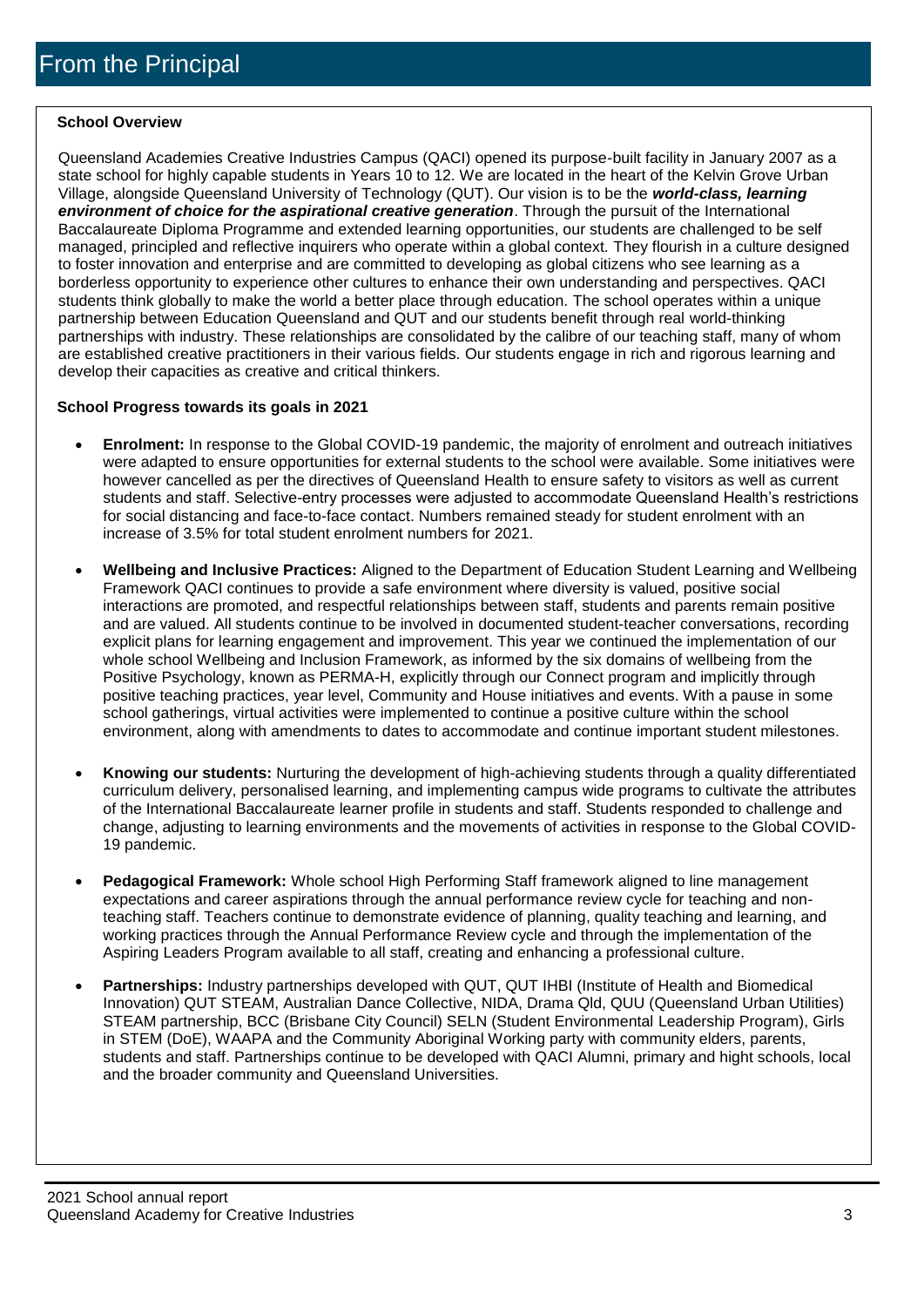# 2021 Community Highlights



#### **Community engagement**

- Level 7 International Student Lounge and Level 2 QACI Central Student Hub Refurbishment.
- QACI Student representative Youth Champion for Queensland's Youth Advisory Council.
- QACI Student representative for the annual Lord Mayor Youth Advisory Council.
- 4 Students worked in collaboration with Kids Help Line and Channel 10 providing strategies for dealing with peer pressure in a short film documentary.
- 3 students participated in the Bullying. No Way! video Bullying is Never Okay for the National Day of Action Against Bullying and Violence.
- 4 Students participated in the Multicultural Australian School Program to reduce discrimination with multicultural Australia.
- 168 students attend the three-day Year 10 Induction Camp at the Maroochy Waterfront Camp and Conference Centre.
- Aquafest school swimming carnival.
- Runfest / Funfest cross country community event.
- Talentfest school community talent carnival.
- Flockfest whole school community end of year celebrations.
- Student Community participation in Harmony Week.
- Student Community participation in the National Day of Action Against Bullying and Violence.
- Student Community participation in International Women's Day.
- Student Community participation in Pride Month Campus Celebrations.
- Student Community participation in Book Week and International Literacy Day.
- Student Community participation and recognition of NAIDOC Week.
- Student Community participation in Queensland Mental Health Week.
- Student Community participation in Fun with Friends International Student Connectivity Event.
- QACI P&C Fundraiser / Friendraiser Trivia Night
- Student-led QACI Drag Race Initiative in support of LGBTI Legal Services.
- 40+ Year 11 students attend Year 11 Leadership Camp at Stradbroke Island.
- Year 11 Positive Education Program Unleashing Personal Potential City Scavenger Hunt.
- Aspire Awards Community Celebrations.
- Student Investiture Assembly.
- Year 12 Graduation Community Celebration.
- Year 12 Formal.
- Year 11 Semi-Formal.
- ANZAC Day Commemorative Assembly and Student Representation at the ANZAC Commemorative School Service.
- QACI Community Vegetable Garden in partnership with Kelvin Grove Urban Village and Community Queensland.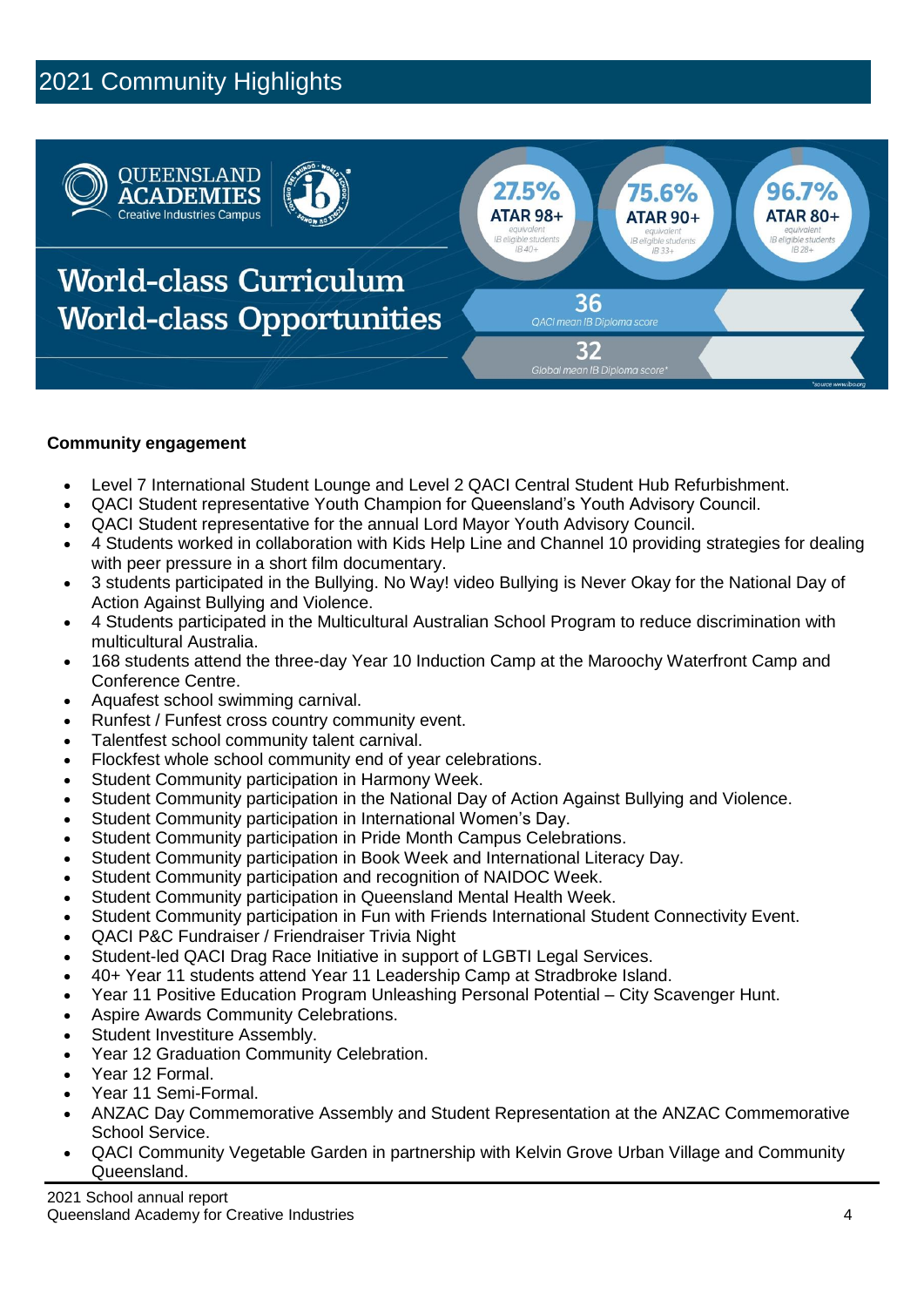- Year 10, 11 and 12 Debating Teams competed in the Queensland Debating Union school-level debating.
- Community engagement in the Department of Education's Annual School Opinion Survey.
- 2 Students represented QACI in the Met Northwest Swimming Carnival, with one student qualifying for the Regionals.
- Year 11 student represented Met North in baseballister
- Year 10 student represented QACI at the Northwest District hockey trials.
- 5 students participated in the World's Greatest Shave raising over \$1000 for Cancer Council.
- 2 students participated in Cancer Council's Ponytail Project to create wigs with real hair for cancer patients.
- QACI Student participation in the Brisbane Primary School's City Cluster Leadership and Legacy Project.
- Successful student entry into the Start QUT Program introducing and allowing students to commence early university studies.
- QACI engagement in the Virtual Agents Forum to over 100 international Asian Agents for International Student placement into Australian schools

#### **Music**

- All music students participated in the 2-day Music Composition Camp.
- Music students and student-led ensembles perform Starry Nights Music Night.
- Year 11 Music Students compose original score for the Year 11 Theatre ensemble production of Mother Courage and her Children.
- Student-led ensembles and Music students performed in the Creative Ensembles Music Showcase
- Student-led ensembles and Music students performed in the Celebration Music Night.
- Year 12 students performed in the Year 12 IB Music Solo Recitals.
- Year 12 students performed in Music Composition Showcase.
- Year 10 and 11 music students performed in Music Solo Recitals.
- 20+ students participated in CGEN Department of Education's Creative Generation State Schools Onstage.
- QACI Student Composition piece performed by the Queensland Conservatorium Symphony Orchestra Score IT Competition: Film Harmonic.
- 6 Music Students recognised in QUT's Vermillion High Music Competition, receiving recording packages.
- QACI Student performs National Anthem at the Queensland Governor General's Official Swearing in Ceremony.
- 4 Music Students perform in The Queensland Pops Orchestra Celtic Spectacular at QPAC with Vocal Manoeuvres Academy Chorus.
- 3 QACI Students awarded leadership positions with the Australian Girls Choir for 2022.
- Year 12 music student selected as finalist in the Band that Brisbane Built Competition
- Year 12 students performed in the Year 12 IB Music Solo recitals.

#### **Film**

- Year 12 Experimental Film Screening
- Year 11 iHuman (Year 10 2020 Films) and Micro Documentary Film Screening.
- Year 12 students showcased their final Year 12 Individual Project, Cinematica.
- Year 10 (2021) iHuman Film Screening.
- Year 11 and 12 Film Students attended 3-day Film Camp at Natural Bridge.
- Year 10 students participated in specialised editing workshops with film and moving-image artists.

#### **Theatre**

- 19 Year 12 Theatre Students perform Butoh, collaborating with International
- Butoh Performer and Educator, Mark Hill Kannon
- 30 Year 11 Theatre Students perform Epic Theatre Mother Courage and Her Children in collaboration with QACI Music Students.
- 21 Year 12 Theatre Students perform Spontaneous Human Combustion
- 28 Year 11 Theatre students perform in the Absurd Theatre Showcase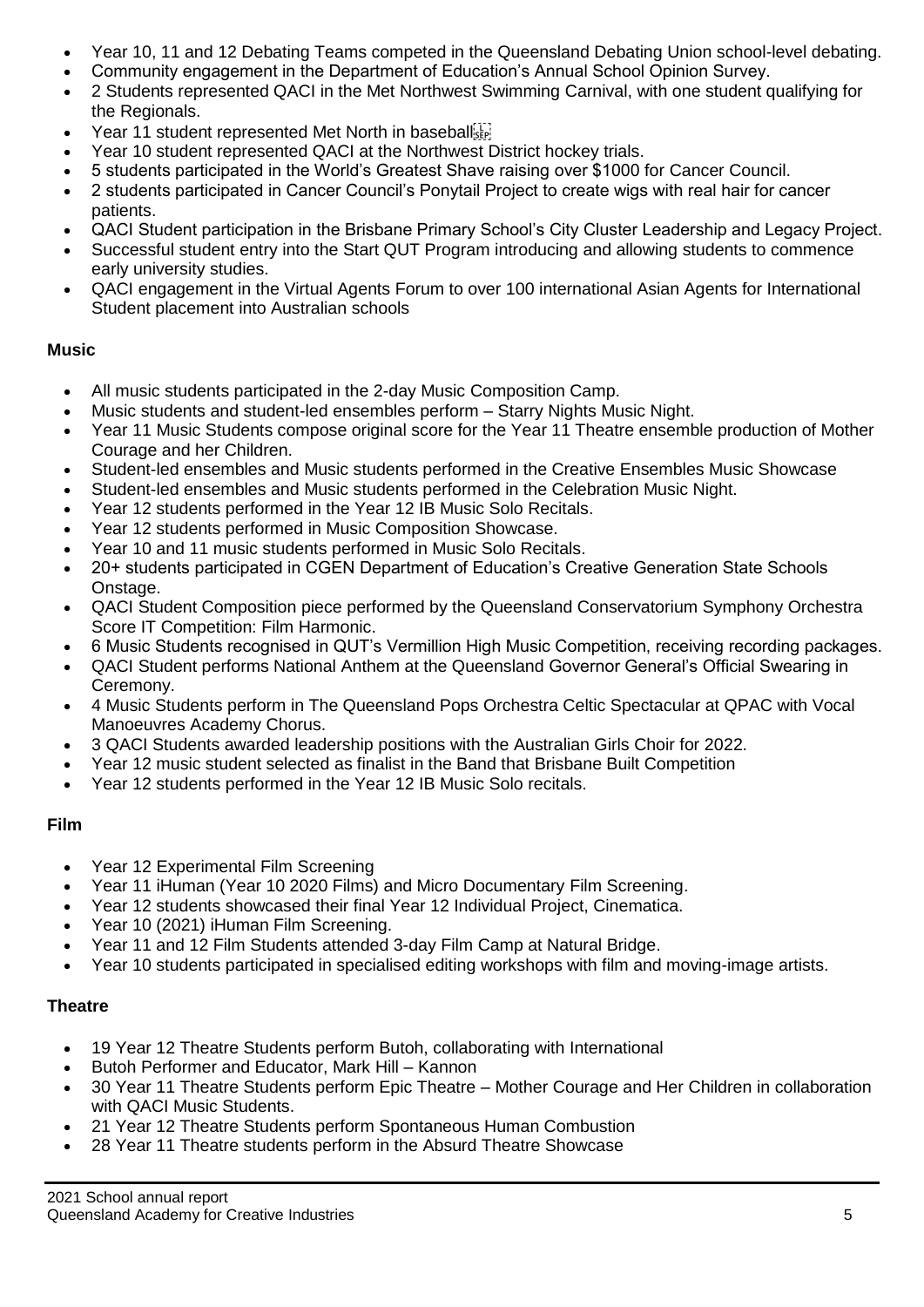- 28 Year 11 Theatre students engage in a week-long Butoh intensive with International Butoh Performer and Educator, Mark Hill
- 29 Year 10 Theatre Students perform Australian Gothic Theatre Hoods and Children of the Black Skirt
- 2 students performed in Metamorphosis for Queensland Theatre's Youth Ensemble Program
- 3 students in Rhinoceros for Australian Acting Academy
- 1 student performed in a showcase for La Boite Theatre Company

#### **Dance**

- Year 11 and Year 12 Dance Students perform in the contemporary dance production Launch 2021.
- Year 11 and Year 12 Dance students participated in the Dance Lab Intensive 2-day workshops.
- Year 10 and Year 11 Dance students perform in contemporary dance production Momentum.
- Year 12 Dance students performed in the contemporary dance production Propel
- 1 student selected for Merge Dance Theatre Company 2021
- Year 11 Dance students participated in guest workshop with Andrea Lam from Dance Masala
- Year 11 Dance students participated in guest workshop with QACI Alumni Sebastien Golenko, cast member in the Australian production of Westside Story.

### **Visual Arts**

- Year 12 Visual Art student collaborated with Brisbane City Council on the Brisbane Artforce Project.
- 86 Year 11 and Year 12 Visual Arts students exhibited in the Visual Art Big Day In Exhibition, Gallery 61.
- 86 Year 11 and Year 12 Visual Arts students participated in the Visual Arts Big Day in with 5 practising Visual Artists.
- 47 Year 10 and 43 Year 11 Visual Arts Students attend excursion to GOMA for the Gordon Bennett exhibition.
- Staff Visual Art Exhibition of Creative Endeavour, Gallery 61 Avocation.
- 43 Year 12 students exhibited in the Final Year 12 Art Exhibition, exIBit.
- 47 Year 10 students exhibited in the Year 10 Visual Arts Mark Making exhibition, Gallery 61.
- 43 Year 11 students exhibited in the Year 11 Abstract Art exhibition, Gallery 61.
- 47 Year 10 students exhibited in the Year 10 Printmaking our Identity exhibition, Gallery 61.
- 43 Year 11 students exhibited in the Year 11 Ritual exhibition, Gallery 61. 2021 Department of Education CGen Excellence in Visual Arts winner Arlo Tarry for their artwork 'Dysphoric Perceptions'
- Year 12 Visual Arts student selected for external exhibition Disturbia at the Bib n Brace **Gallery**
- Year 11 Visual Arts student achieved "Highly Commended" in the Junior Brisbane Portrait Prize, 2022
- Year 12 Visual Arts student received a scholarship to study Fine Art at QUT.

## **Design Technology**

- All Design Technology students participated in the QACI Design Day workshops with 9 industry experienced experts in their chosen field of Design.
- 4 Science and Design Students participated in the Albany Hills State School Science Day.
- Year 12 Design Student attends week-long work experience at Conrad Gargett Architects following success at QACI Design Day.
- QACI Design and ESS Students attended talks with Assistant Minister for Waste Reduction and Environmental Management Hon. Trevor Evans

## **Science**

- QACI student Ambassadors representing QACI at the Department of Education 2021 STEM Girl Power Initiative
- QACI QUT STEM Enrichment Program with Institute of Health and Biomedical Innovation
- Year 10 Science Excursion to Dreamworld.
- 4 Students successfully attended the University of Queensland's Biology Winter School Program.
- Student Community participation in Scinema as part of National Science Week at QACI.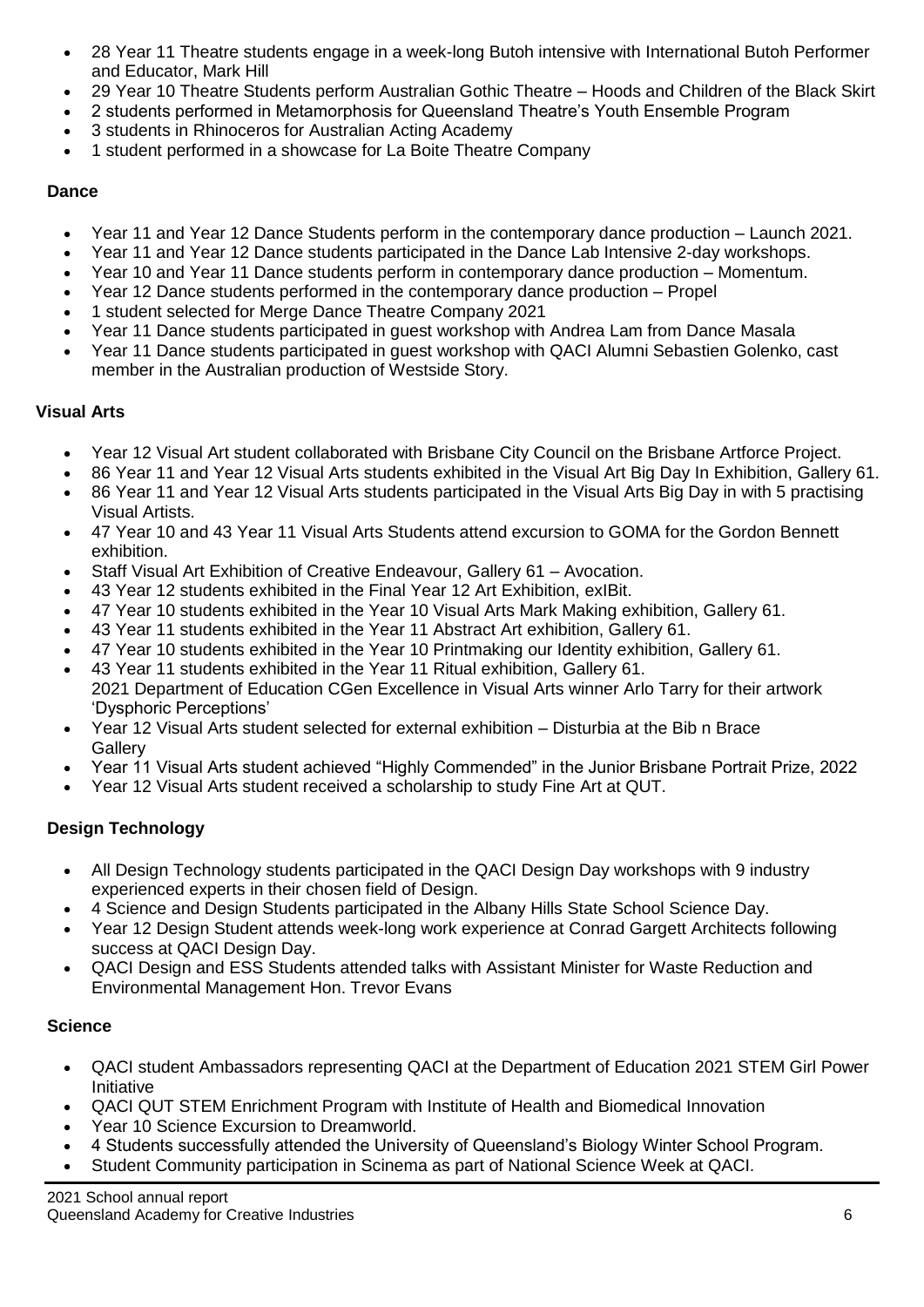- 8 students selected to work with QUT Institute of Health and Biomedical Innovation (IHBI QUT) Research Program as part of QACI's education out of the classroom (EOTC) program.
- 4 Science and Design Students participated in the Albany Hills State School Science Day

#### **ICT**

- Students participated in weekly workshops in the IB Learner Program for 2 semesters to enhance ICT skills including use of digital resources for assignments and Extended Essay, development of digital books, ethical use of technology and use of Photoshop.
- 20 students participated in a semester program of coding workshops as part of the Year 10 Enrichment program

#### **Languages**

- 1 Student participated in the James Cook University Academy of Modern Languages.
- 4 Students participated in the University of Queensland Institute of Modern Languages.
- 1 Student awarded Silver in the MLTAQ Speech Competition
- 1 Student participated in the AML Course

#### **Alumni**

- 2011 QACI Alumni Sam Lara co-directed ABC Documentary Laura's Choice. Sponsorship of the Inspired Learner Award Aspire Awards Ceremony.
- 2008 QACI Alumni Lachlan Snow awarded QACI Alumnus of the Year Award for his work and involvement with the Arts and Culture in under resourced communities.
- Alumni Tutor program
- Alumni-led Adobe workshops for new Year 10 Students in the creative suite of products (photoshop, premiere pro, Illustrator).
- 2008 QACI Alumni Milan Gandhi awarded the 2022 Lee Liberman John Monash Scholarship.
- 2020 QACI alumni exhibit at GoMA in the Queensland Department of Education Creative Generation Awards for Excellence in Visual Arts
- 2020 QACI Alumni Ruby Sinclair, Monique Van Ingen, Yi Han exhibited at GOMA in exhibition as award winners in the 2021 Creative Generation Excellence in Visual Arts.
- 2020 QACI Alumni Indiah Morris launches her own Theatre company The Drawer Productions with debut work Shelter performing in the Anywhere Theatre Festival
- 2020 QACI Alumni Sascha selected as finalist in the 97.3 Band that Brisbane Built Competition
- Alumni panel presentation at Queensland Academies Staff Interaction Network (QASINet) with a focus on networking for positive and productive professional futures.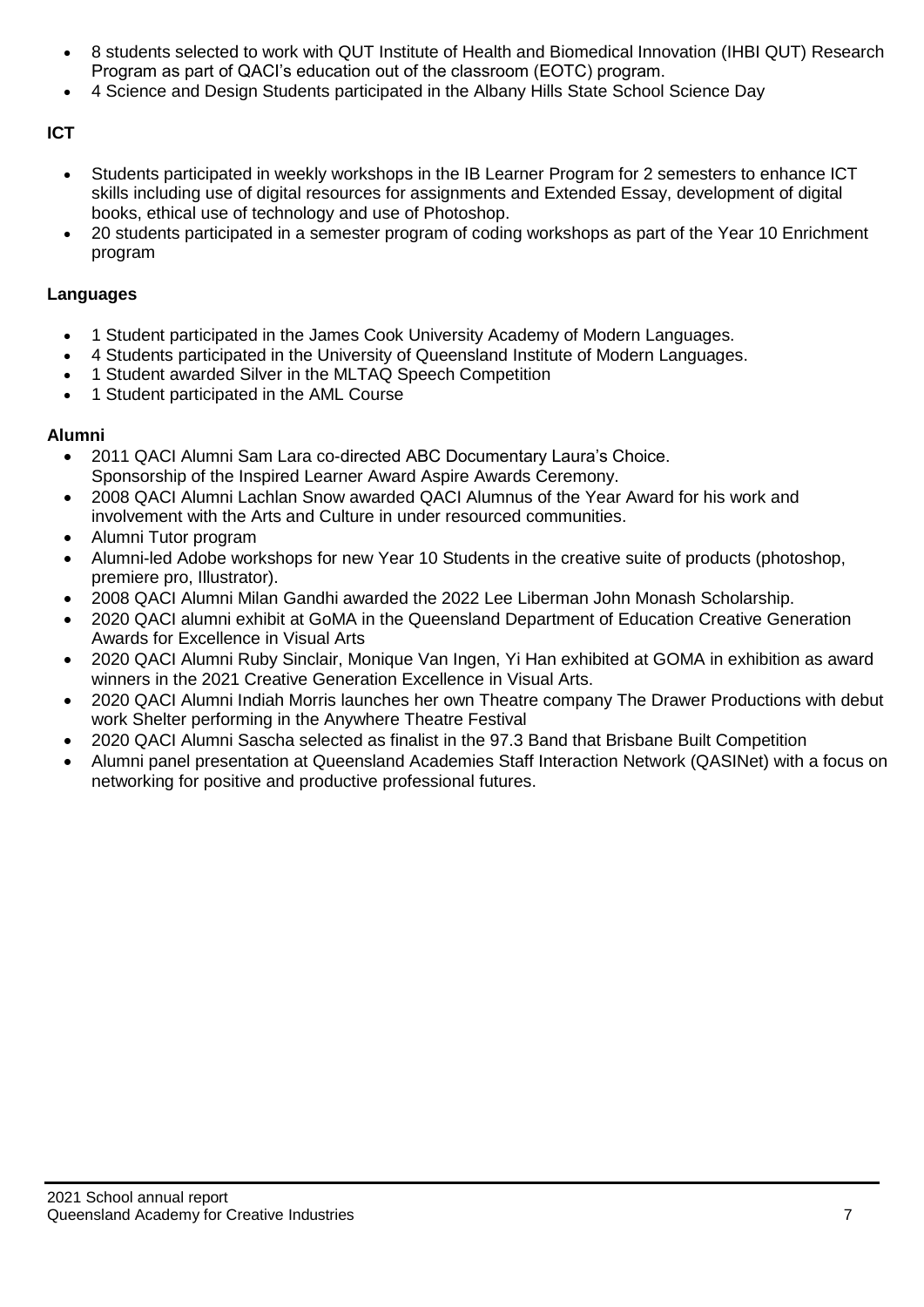## Future Outlook

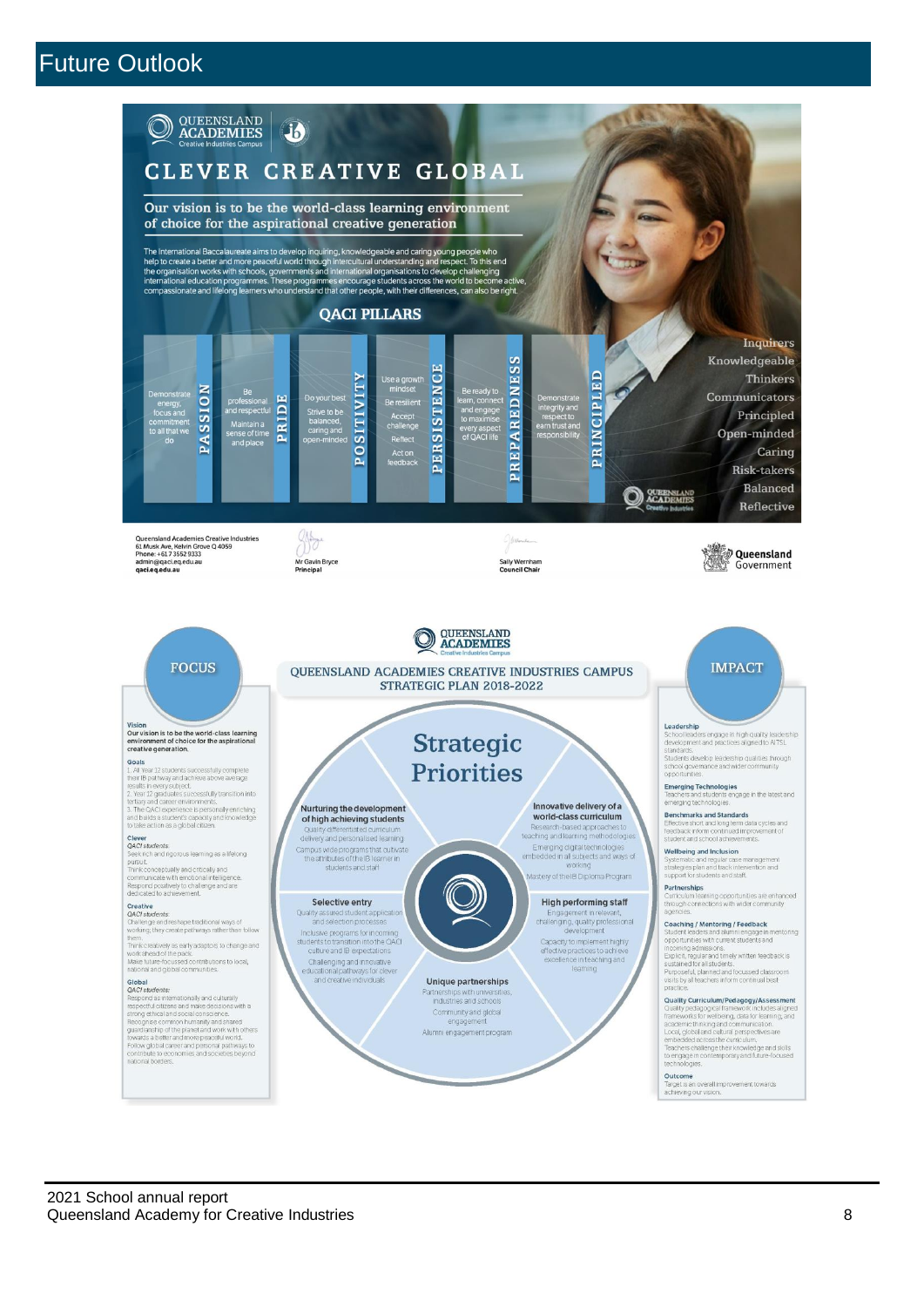| School context                   |                                                                                                                                                                                                |
|----------------------------------|------------------------------------------------------------------------------------------------------------------------------------------------------------------------------------------------|
| Coeducational or single sex      | Coeducational                                                                                                                                                                                  |
| <b>Independent Public School</b> | Yes                                                                                                                                                                                            |
| Year levels offered in 2021      | Year $10 -$ Year 12                                                                                                                                                                            |
| Webpages                         | Additional information about Queensland state schools is located on the:<br>My School website<br><b>Queensland Government data website</b><br>Queensland Government schools directory website. |

## **Characteristics of the student body**

#### **Overview**

Students attend our school from all over Queensland; however, the majority reside in the south-east corner and Brisbane. Students attend our school after completing Year 9 in either a government or non-government school. The social and economic background of students is varied. What links students who attend the school is a desire to be challenged; and learn in an environment with like-minded students. Every student benefits from the focused learning culture at QACI to accept challenge, embrace opportunity and fly in V formation. Every student benefits from engagement and participation in school life to develop well rounded, compassionate, global citizens.

#### **Student enrolments**

#### **Table 1: Student enrolments by year level**

|                   |      | February |      |      |      |      |
|-------------------|------|----------|------|------|------|------|
| <b>Year Level</b> | 2019 | 2020     | 2021 | 2019 | 2020 | 2021 |
| Year 10           | 175  | 148      | 166  | 169  | 145  | 166  |
| Year 11           | 145  | 153      | 138  | 134  | 151  | 133  |
| Year 12           | 99   | 134      | 145  | 97   | 128  | 137  |
| <b>Total</b>      | 419  | 435      | 449  | 400  | 424  | 436  |

Notes

1. Student counts include headcount of all full- and part-time students at the school.

#### **Average class sizes**

#### **Table 2: Average class size information for each phase of schooling**

| <b>Year Levels</b> | 2019 | 2020 | 2021 |
|--------------------|------|------|------|
| Year 7 – Year 10   | 19   | 19   | 20   |
| Year 11 – Year 12  | 14   | 14   | 13   |

**Notes** 

1. Classes are measured against the target of 25 students per teacher in Prep to Year 3 and Years 11 to 12, and target of 28 students per teacher in Years 4 to 10. Where composite classes exist across cohorts (e.g. Year 3/4) the class size targets would be the lower cohort target.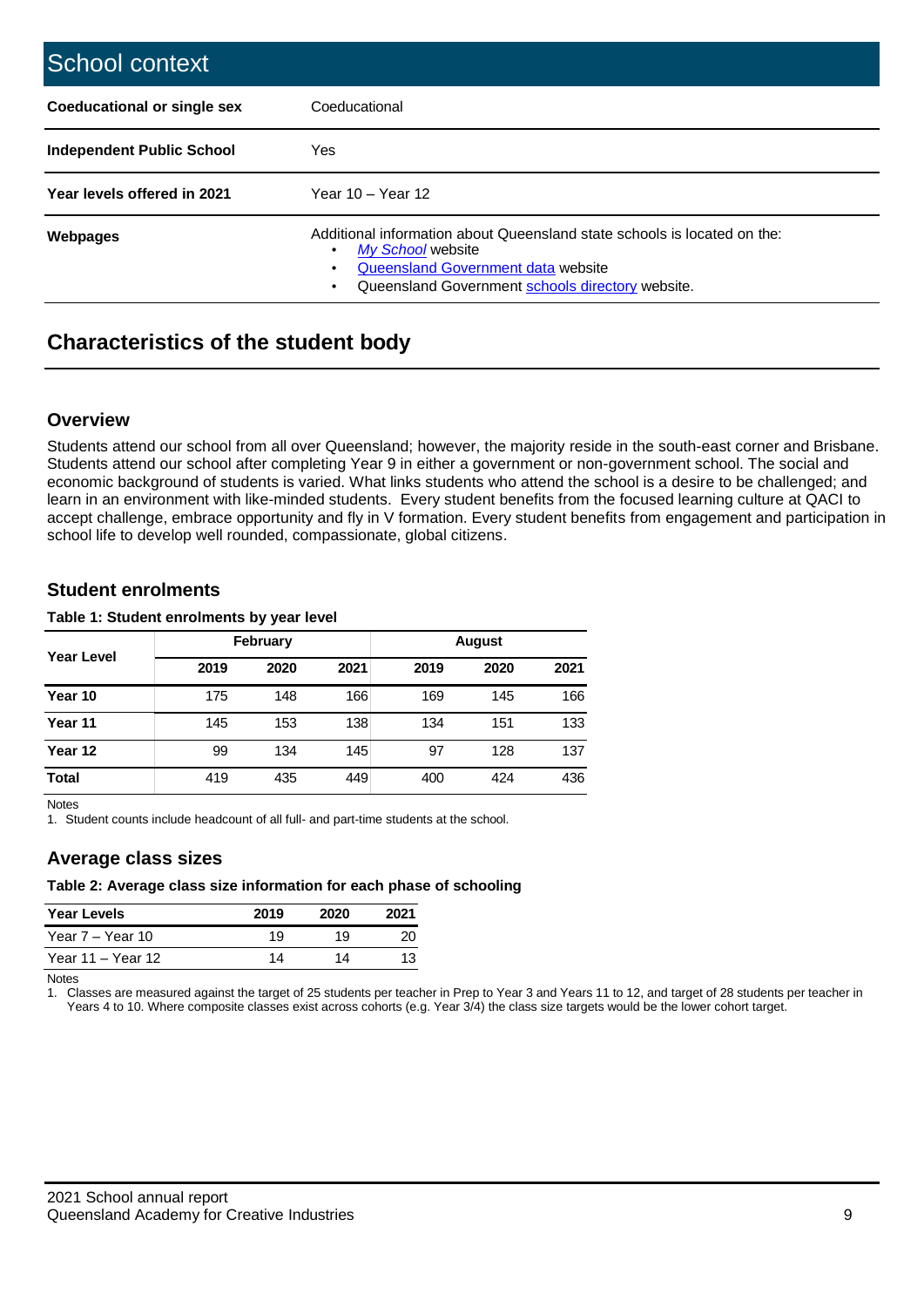#### **Respectful relationships education**

To support students' learning, health and wellbeing all state schools are required to implement respectful relationships education through the Prep to Year 10 Australian Curriculum: Health and Physical Education and/or through school pastoral care programs across Prep to Year 12.

The learning and social climate of QACI is fostered to respond to the needs of like-minded students who are clever, creative, curious and skilled. To achieve this QACl provides and encourages an approach to learning and interaction that supports high expectations, high collaboration, high challenge and high care.

Our Wellbeing and Inclusion framework provides the scaffold for developing and maintaining a positive learning and social environment that empowers our students. Our Wellbeing and Inclusion framework is informed by the six domains of wellbeing as taken from Positive Psychology and known as PERMAH. These in turn inform the organisation of our 'Connect' program into Connect, Thrive and Strive. Succeed is the name of our wrap-around programs incorporating team and stress management, literacy and targeted academic support; offered either individually or in small groups.

Implementation of this framework provides a unique social environment — one that is stable and secure enough to allow continuity of effect, yet diverse and broad-minded enough to nourish creative investigation and thought.

## **Orientation programs**

#### **Orientation Day and Induction sessions**

A key element of the orientation process at QACI is to provide students with an immediate sense of belonging and ownership. All students are a valued member of a Connect class, a Pod, a House, a Year Level and our whole school community. Prior to commencing Year 10, students are invited to an Orientation Day session with newly appointed House Managers and Connect Mentors. The sessions are designed to welcome students to the school and to give them an opportunity to engage in enjoyable activities with their peers. The Orientation enables students to ask questions, seek clarification and meet some of their peers prior to commencing the school year.

On commencement at QACI, all students have access to a Year 11 House Manager and Connect Mentor, providing support and bringing peers together, driving the House spirit and strengthening the bonds of their Connect group, passing down QACI tradition and keeping the spirit of our culture alive. These students assist in forming immediate relationships and enables the newly enrolled students to gain a sense of understanding and ownership of the QACI Pillars (Pride, Persistence, Positivity, Preparedness, Passion, Principled).

As part of the orientation process, students engage in a series of induction sessions throughout their initial weeks. The induction sessions are led and facilitated by the Deputy Principal, Year Level Coordinator, House Managers and the student leadership team.

#### **Year 10 Orientation Camp**

The aim of the Orientation Camp is to build student-student and student-teacher relationships, as well as to develop an understanding of the School Vision and Culture. The program builds student understanding of the rights and responsibilities that are valued by the school, and that support the school's unique learning environment. An environment that harnesses ideas and fosters creativity by:

- valuing individual and group endeavour
- enabling learners to explore their voice
- developing a learner's ability to make wise decisions
- recognising and valuing difference.

#### **International Baccalaureate Learner Programme (IBL)**

The development of students as effective and enabled learners is a key objective at QACI. To become effective learners, students need to engage in learning and experiences that encourage them to focus on 'how' and 'why' they learn. All Year 10 students participate in the foundations program, *International Baccalaureate Learner* and Year Level Connect Sessions.

The program commences with a focus on student orientation and engagement with the e-Learning environment. They become familiar with industry standard software and how to use it effectively to enhance their learning. The program also includes sessions that focus on students acquiring skills in the use, and an understanding of a range of learning techniques that will support them to become self-regulated and deliberate in their learning practice.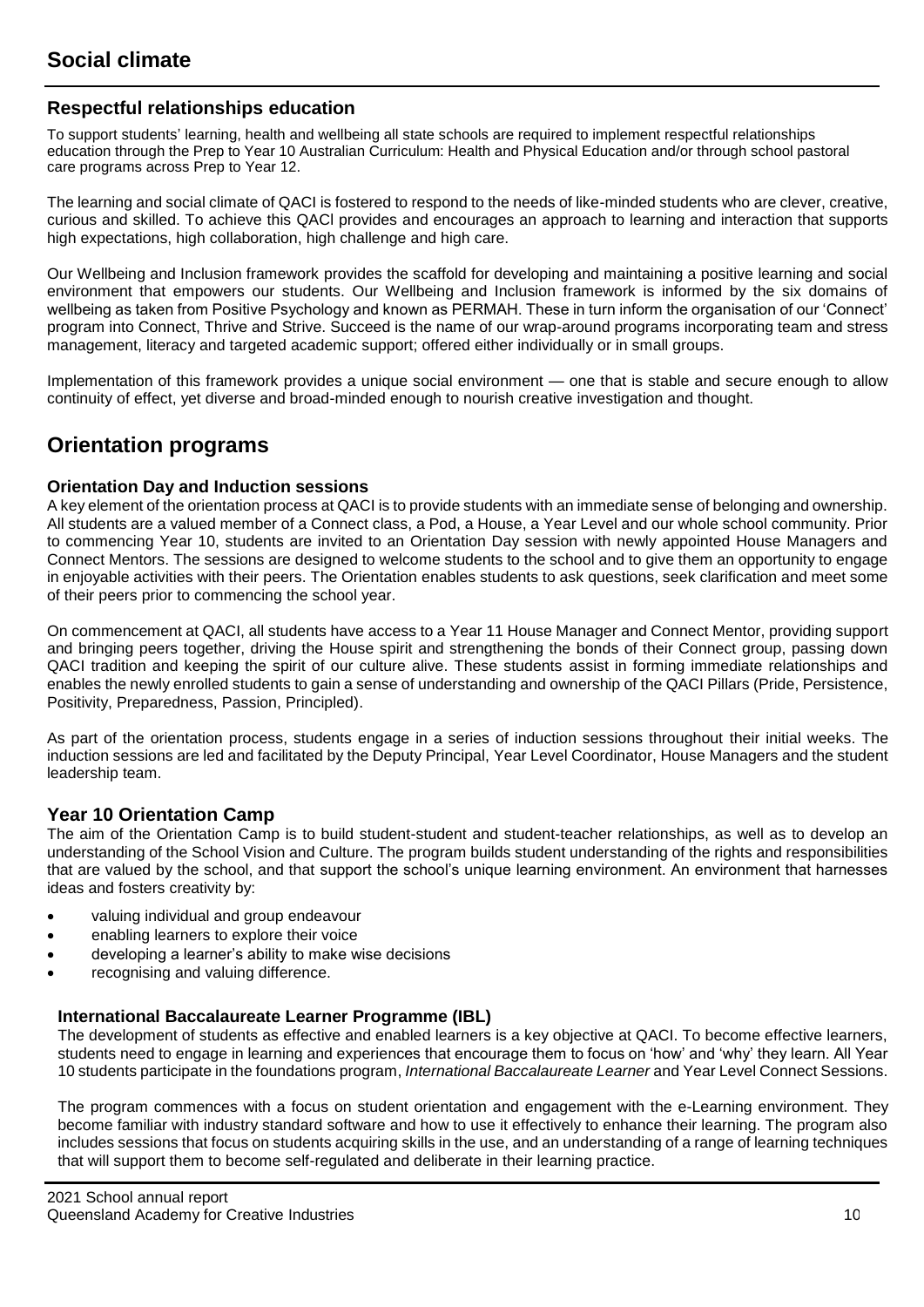### **Connect**

Connect at the school is a core element of daily business and forms the basis of our Wellbeing and Inclusion framework.

The purpose of Connect is to:

- foster a sense of belonging for each student within a team environment one that supports, encourages, and celebrates success
- engage in student-teacher conversations and to monitor CAS activities to provide very high levels of individual support for students
- promote wellbeing and inclusion and to bring students together across year levels with a common purpose
- inspire and promote teamwork and school spirit through House, QACI Pillars and Assemblies.
- ensure awareness and accountability of school policies and procedures, keeping students up-to-date with what is going on in the school.
- Facilitate communication between the teachers, students and parents/carers.

#### **Parent and Community Engagement**

A strong focus is placed on a three-way, parent-student-teacher partnerships, to support each student's learning and achievement at the school. This commitment is maintained by all members of the school community from the time a family first engages with the school at the selective-entry admission process, through to the student's final graduation ceremony.

This commitment and philosophical approach are enacted through activities such as:

- parent information and induction events
- regular teacher to parent communication
- news updates
- online, social media and school website communication platforms
- Department of Education Information apps such as QSchools, QParents, Annual School Opinion Survey
- an active Parents and Citizens Association and School Council that holds events that focus on engaging and creating interaction between parents and building community
- detailed school reporting procedures and extensive parent/teacher/student feedback evenings
- an extensive range of public performance events that provide an opportunity for parents to develop an awareness and appreciation for the work that their child is engaged in and the outcomes of their endeavours.

#### **Parent, student and staff satisfaction**

Tables 3–5 show selected items from the Parent/Caregiver, Student and Staff School Opinion Surveys. In response to the COVID-19 health emergency, the annual school opinion surveys of students, teachers and staff were not administered in 2020. A new time series started in 2021 and data from this collection is not considered directly comparable with earlier collections due to significant methodology changes.

For state level information go to the *[School Opinion Survey](https://qed.qld.gov.au/publications/reports/statistics/schooling/schools/schoolopinionsurvey)* [webpage.](https://qed.qld.gov.au/publications/reports/statistics/schooling/schools/schoolopinionsurvey)

#### **Table 3: Parent/Caregiver Survey**

| Percentage of parents/caregivers who agree <sup>1</sup> that:                                               | 2019   | 2020 | 2021  |
|-------------------------------------------------------------------------------------------------------------|--------|------|-------|
| This is a good school.                                                                                      | 98.9%  |      | 94.0% |
| My child likes being at this school. <sup>2</sup>                                                           | 96.9%  |      | 95.5% |
| My child feels safe at this school. <sup>2</sup>                                                            | 100.0% |      | 97.0% |
| My child's learning needs are being met at this school. <sup>2</sup>                                        | 97.9%  |      | 90.9% |
| My child is making good progress at this school. <sup>2</sup>                                               | 96.9%  |      | 90.8% |
| Teachers at this school expect my child to do his or her best. <sup>2</sup>                                 | 100.0% |      | 97.7% |
| Teachers at this school provide my child with useful feedback about his or her school<br>work. <sup>2</sup> | 98.9%  |      | 94.7% |
| Teachers at this school motivate my child to learn. <sup>2</sup>                                            | 97.9%  |      | 96.2% |
| Teachers at this school treat students fairly. <sup>2</sup>                                                 | 96.8%  |      | 96.2% |
| I can talk to my child's teachers about my concerns. <sup>2</sup>                                           | 100.0% |      | 96.1% |
| This school works with me to support my child's learning. <sup>2</sup>                                      | 98.9%  |      | 95.3% |
| This school takes parents' opinions seriously. <sup>2</sup>                                                 | 97.7%  |      | 90.5% |
| Student behaviour is well managed at this school. <sup>2</sup>                                              | 100.0% |      | 89.8% |
| This school looks for ways to improve. <sup>2</sup>                                                         | 97.7%  |      | 91.7% |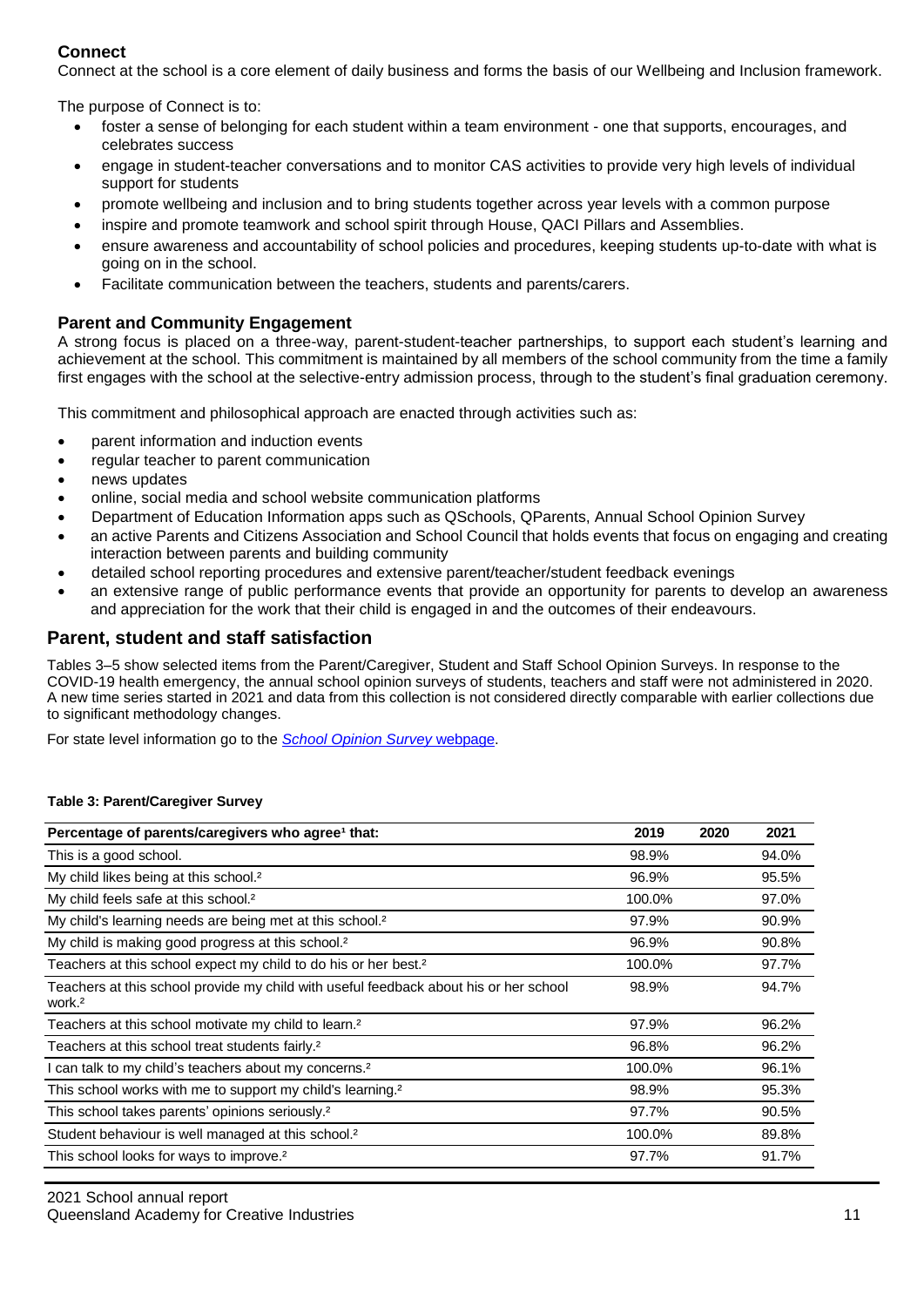| $-1$<br>$\sim$<br>l his<br>maintaineo.<br>well<br>school :<br>_ _ _ _ _ | 0%<br>00<br>- - - - - - | .5%<br>94<br>$\overline{\phantom{a}}$<br>$\sim$ $\sim$ |
|-------------------------------------------------------------------------|-------------------------|--------------------------------------------------------|
|                                                                         |                         |                                                        |

Notes

1. *Agree* represents the percentage of respondents who Somewhat Agree, Agree or Strongly Agree with the statement.

2. Nationally agreed parents/caregiver items.

3. DW = Data withheld to ensure confidentiality.

#### **Table 4: Student Survey**

| Percentage of students who agree <sup>1</sup> that:                            | 2019  | 2020 | 2021  |
|--------------------------------------------------------------------------------|-------|------|-------|
| I like being at my school. <sup>2</sup>                                        | 98.0% |      | 95.5% |
| I feel safe at my school. <sup>2</sup>                                         | 97.0% |      | 92.4% |
| My teachers motivate me to learn. <sup>2</sup>                                 | 91.0% |      | 90.0% |
| My teachers expect me to do my best. <sup>2</sup>                              | 99.0% |      | 98.8% |
| My teachers provide me with useful feedback about my school work. <sup>2</sup> | 94.0% |      | 84.9% |
| Teachers at my school treat students fairly. <sup>2</sup>                      | 92.0% |      | 89.2% |
| I can talk to my teachers about my concerns. <sup>2</sup>                      | 82.8% |      | 80.0% |
| My school takes students' opinions seriously. <sup>2</sup>                     | 78.0% |      | 69.6% |
| Student behaviour is well managed at my school. <sup>2</sup>                   | 85.9% |      | 73.6% |
| My school looks for ways to improve. <sup>2</sup>                              | 96.0% |      | 90.8% |
| My school is well maintained. <sup>2</sup>                                     | 96.0% |      | 91.8% |
| My school gives me opportunities to do interesting things. <sup>2</sup>        | 94.0% |      | 97.8% |

Notes

1. *Agree* represents the percentage of respondents who Somewhat Agree, Agree or Strongly Agree with the statement.

2. Nationally agreed student items.

3. DW = Data withheld to ensure confidentiality.

#### **Table 5: Staff Survey**

| Percentage of staff who agree <sup>1</sup> that:                                                            | 2019  | 2020 | 2021  |
|-------------------------------------------------------------------------------------------------------------|-------|------|-------|
| I feel confident embedding Aboriginal and Torres Strait Islander perspectives across the<br>learning areas. | 74.3% |      | 73.5% |
| enjoy working at this school. <sup>2</sup>                                                                  | 96.4% |      | 88.0% |
| I feel this school is a safe place in which to work. <sup>2</sup>                                           | 98.2% |      | 94.0% |
| I receive useful feedback about my work at this school. <sup>2</sup>                                        | 85.7% |      | 82.0% |
| Students are encouraged to do their best at this school. <sup>2</sup>                                       | 98.2% |      | 96.0% |
| Students are treated fairly at this school. <sup>2</sup>                                                    | 98.2% |      | 98.0% |
| Student behaviour is well managed at this school. <sup>2</sup>                                              | 94.5% |      | 80.0% |
| Staff are well supported at this school. <sup>2</sup>                                                       | 92.9% |      | 80.0% |
| This school takes staff opinions seriously. <sup>2</sup>                                                    | 87.0% |      | 79.2% |
| This school looks for ways to improve. <sup>2</sup>                                                         | 92.9% |      | 88.0% |
| This school is well maintained. <sup>2</sup>                                                                | 96.4% |      | 92.0% |
| This school gives me opportunities to do interesting things. <sup>2</sup>                                   | 92.7% |      | 88.0% |

Notes

1. *Agree* represents the percentage of respondents who Somewhat Agree, Agree or Strongly Agree with the statement.

2. Nationally agreed staff items.

3. DW = Data withheld to ensure confidentiality.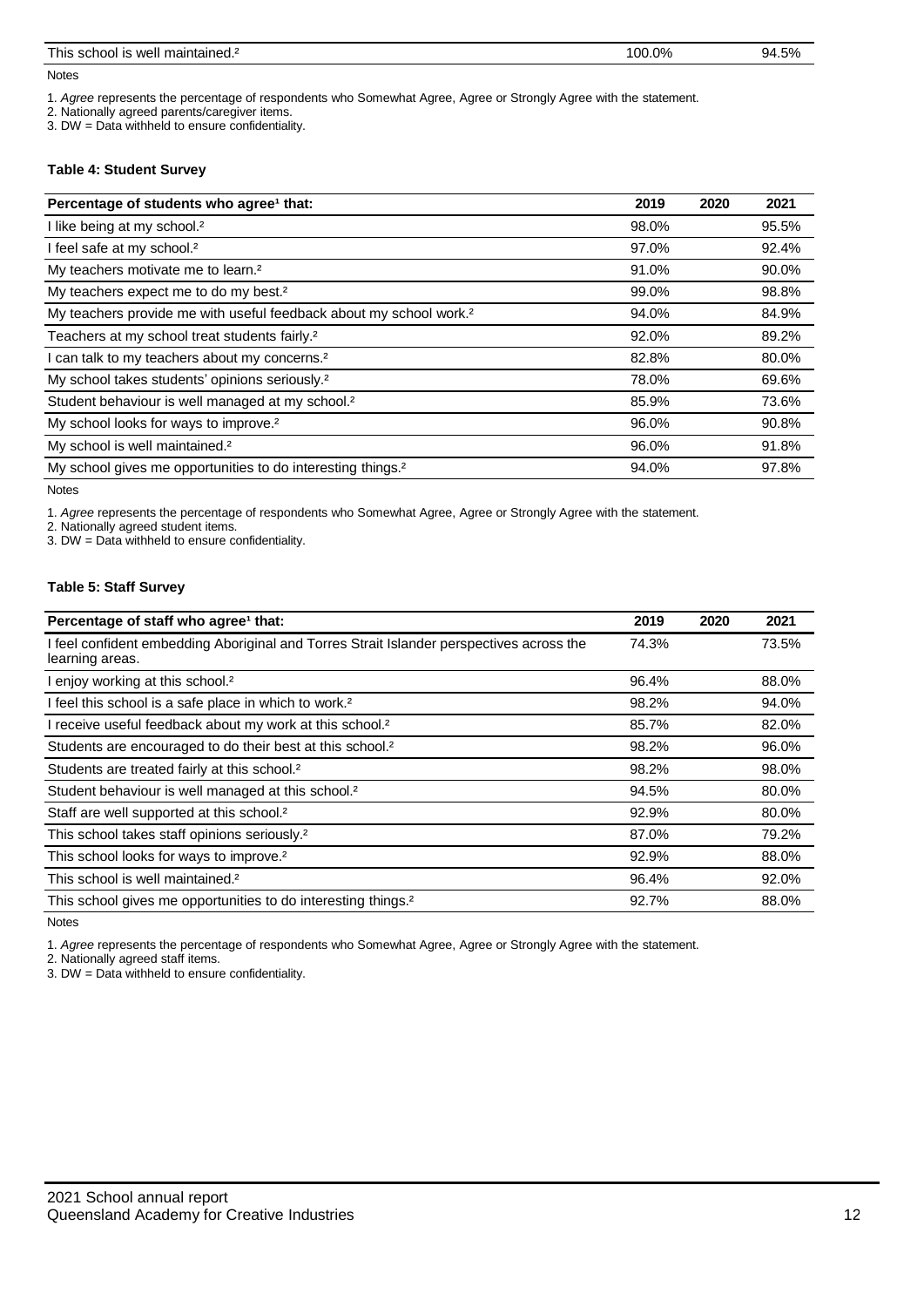## **Description of how this school manages non-attendance**

Queensland state schools manage non-attendance in line with the Queensland Department of Education procedures: Managing Student Absences and Enforcing Enrolment and [Attendance](https://ppr.qed.qld.gov.au/pp/managing-student-absences-and-enforcing-enrolment-and-attendance-at-state-schools-procedure) at State [Schools,](https://ppr.qed.qld.gov.au/pp/roll-marking-in-state-schools-procedure) and Roll Marking in State Schools, which outline processes for managing and recording student attendance and absenteeism.

#### **Student Code of Conduct**

The school has developed and implemented the Student Code of Conduct in line with the Queensland Department of Education's Student Discipline Procedures for students with a focus on appropriate, respectful, equitable and healthy relationships. The plan sets the framework for a school culture that provides an opportunity for all students to reach their learning potential. This is incorporated within the school's Inclusive and Wellbeing Framework that identifies each student as an individual. Cultivating integrity and mutual respect, the school has a vision to ensure that each student is safe, respected, included, and encouraged.

The Student Code of Conduct is enforced and enacted with the assistance of specialised support services. A network of personnel exists to support student engagement. Quality teaching and student engagement remain the preferred method of ensuring appropriate student behaviour both within and outside the classroom. Should students indicate they are unable to demonstrate the behaviours and actions the QACI community expects, the full range of support personnel will be mobilised to address individual student needs, including; Class Teacher, Connect Teacher; Year Level Coordinator; Faculty Head of Department; Year Level Deputy Principal; Principal; Guidance Services, including School-based Health Nurse, Chaplain and Guidance Officers; Department of Child Safety; Department of Education Regional Office Personnel; Child Youth Mental Health Services; Lifeline and Kids Help Line. A range of online support is also offered, including [www.beyondblue.org.au,](http://www.beyondblue.org.au/) [www.blackdoginstitute.org.au,](http://www.blackdoginstitute.org.au/) [www.justanswer.com,](http://www.justanswer.com/) [www.headspace.org.au](http://www.headspace.org.au/)

#### **School disciplinary absences**

**Table 6: Count of school disciplinary absences at this school**

| Type of school disciplinary absence | 2019 | 2020 | 2021 |
|-------------------------------------|------|------|------|
| Short suspension                    |      |      |      |
| Long suspension                     |      |      |      |
| Exclusion                           |      |      |      |
| Cancellation                        |      |      |      |
| Total                               |      |      |      |

Notes

1. School disciplinary absence (SDA) data is a total of short suspensions (1–10 days), long suspensions (11–20 days), exclusions and cancellations. 2. The number of SDAs is not the number of students who received an SDA as one student may be suspended several times in a school year. Each

time a student is suspended it is recorded as an additional SDA. The data does not reflect the outcomes of appeal decisions.

3. 2020 data was impacted by the COVID-19 health emergency. There were significantly fewer SDAs during the home-based learning period (the first five weeks of Term 2) compared to other years.

## **School funding**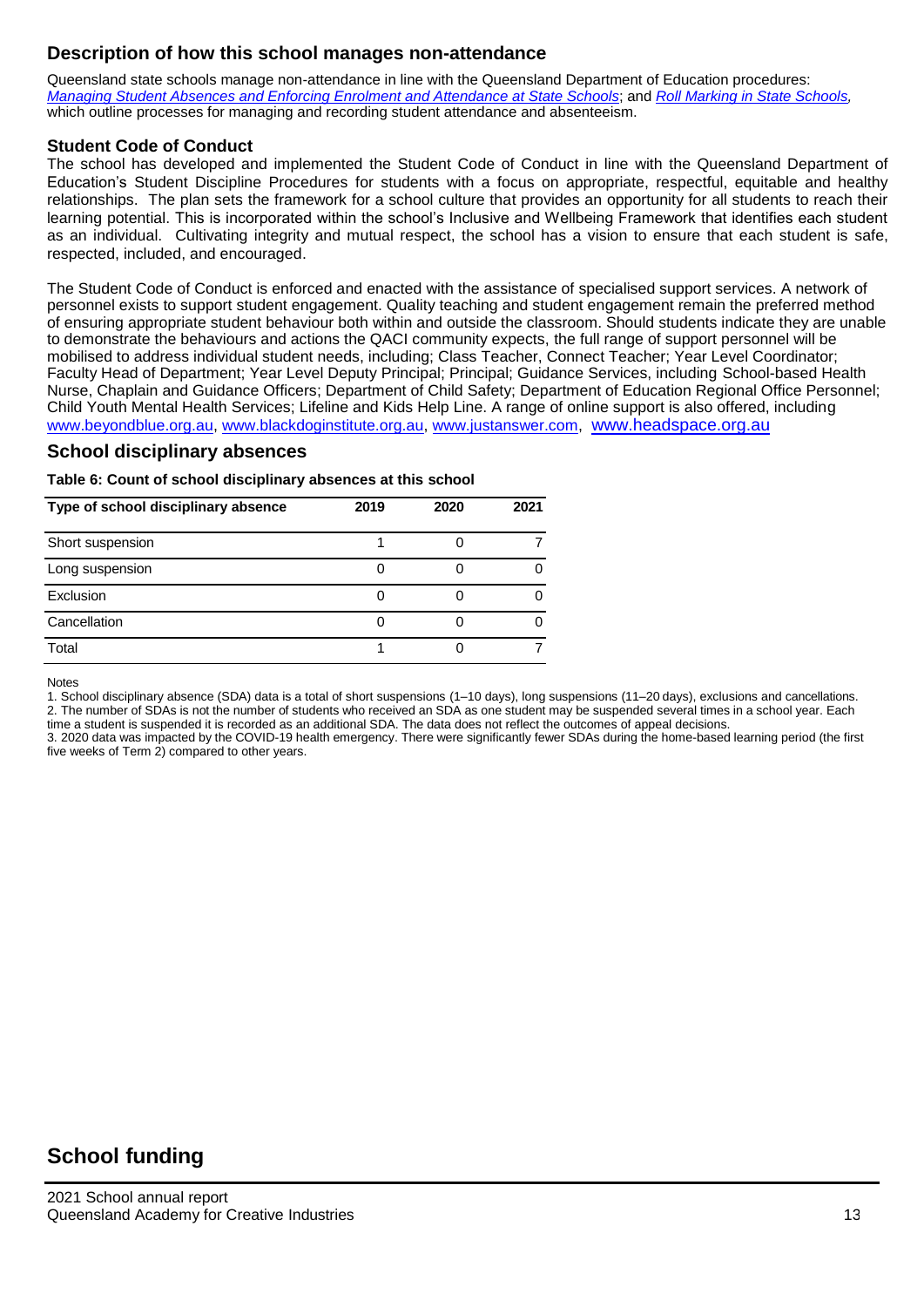## **School income broken down by funding source**

School income, reported by financial year accounting cycle using standardised national methodologies and broken down by funding source is available via the *[My School](http://www.myschool.edu.au/)* website.

#### *How to access our income details*

- 1. Click on the *My School* link [http://www.myschool.edu.au/.](http://www.myschool.edu.au/)
- 2. Enter the school name or suburb of the school you wish to search.



3. Click on *View School Profile* to access the school's profile.



4. Click on *Finances* and select the appropriate year to view school financial information.

| School profile | <b>NAPLAN</b> | Attendance | $F$ inances | VET in schools | Senior secondary | Schools map |  |
|----------------|---------------|------------|-------------|----------------|------------------|-------------|--|
|                |               |            |             |                |                  |             |  |

## Staff profile

## **Teacher standards and qualifications**

The *Teacher registration eligibility requirements: Policy* (p.1) states:

To be eligible for registration, a person must satisfy the Queensland College of Teachers (QCT) that they meet requirements regarding qualification and experience, or have otherwise met the requirements of the *Australian Professional Standards for Teachers* (APST). A person must also satisfy the QCT that they are suitable to teach and meet English language proficiency requirements. All these requirements are specified in the Act and the *Education (Queensland College of Teachers) Regulation 2005* (the Regulation).

The qualifications required for teacher registration are successful completion of either -

- (a) a four-year initial teacher education program including teacher education studies of at least one year (e.g. a Bachelor of Education, or a double Bachelor degree in Science and Teaching) or
- (b) a one-year graduate initial teacher education program following a degree (e.g. a one-year Graduate Diploma of Education (Secondary) after a three-year Bachelor degree) or
- (c) another course of teacher education that the QCT is reasonably satisfied is the equivalent of (a) or (b). These are considered on a case-by-case basis.

For more information, please refer to the following link:

• <https://www.qct.edu.au/registration/qualifications>

## **Workforce composition**

#### **Staff composition, including Indigenous staff**

**Table 7: Workforce composition for this school**

| <b>Description</b> | <b>Teaching staff</b> |      |      | Non-teaching staff |      |      | <b>Indigenous staff</b> |      |      |
|--------------------|-----------------------|------|------|--------------------|------|------|-------------------------|------|------|
|                    | 2019                  | 2020 | 2021 | 2019               | 2020 | 2021 | 2019                    | 2020 | 2021 |
| Headcount          | 56                    | 55   | 58   | 26                 | 25   | 24   |                         |      |      |
| <b>FTF</b>         | 50                    | 50   | 52   | 19                 | 19   | 18   |                         |      |      |

Notes

1. Teaching staff includes school leaders.<br>2. Indigenous refers to Aboriginal and Tor

Indigenous refers to Aboriginal and Torres Strait Islander people of Australia.

3. FTE = full-time equivalent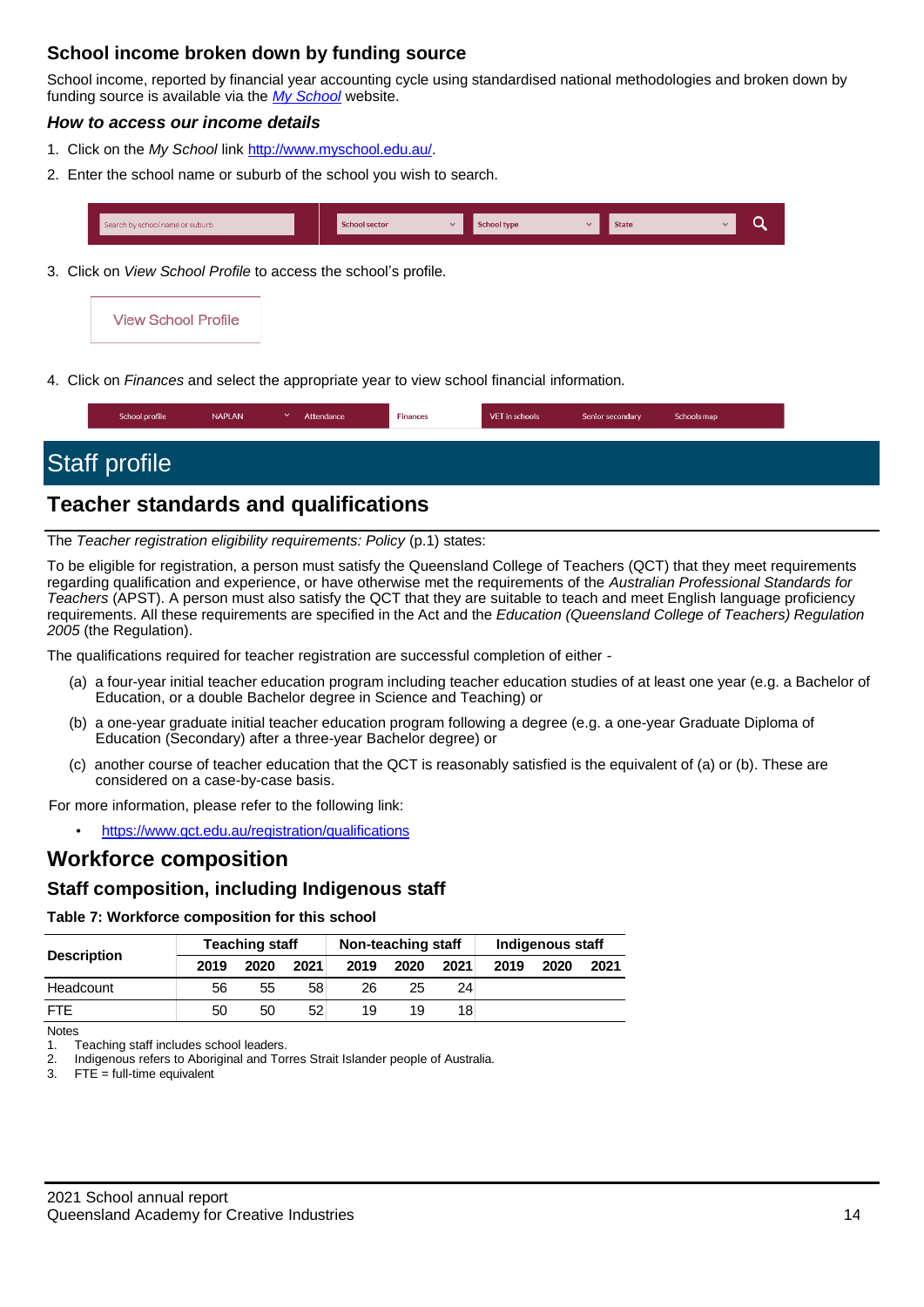## **Key student outcomes**

#### **Student attendance**

Tables 8–9 show attendance rates at this school as percentages. In 2020, the COVID-19 health emergency affected student attendance in Queensland Government schools. Comparisons between 2020 and other years' attendance data should not be made.

#### **Table 8: Overall student attendance at this school**

| <b>Description</b>                                  | 2019 | 2020 | 2021   |
|-----------------------------------------------------|------|------|--------|
| Overall attendance rate for students at this school | 92%  | 90%  | $90\%$ |

Notes<br>1. Th The attendance rate is the full- and part-time days attended as a percentage of enrolled school days.

2. Full-time students only.

#### **Table 9: Student attendance rates for each year level at this school**

| <b>Year Level</b> | 2019 | 2020 | 2021 |
|-------------------|------|------|------|
| Year 10           | 93%  | 91%  | 94%  |
| Year 11           | 90%  | 89%  | 90%  |
| Year 12           | 90%  | 89%  | 86%  |

Notes

1. The attendance rate is the full- and part-time days attended as a percentage of enrolled school days.<br>2. Full-time students only.

Full-time students only.

3. DW = Data withheld to ensure confidentiality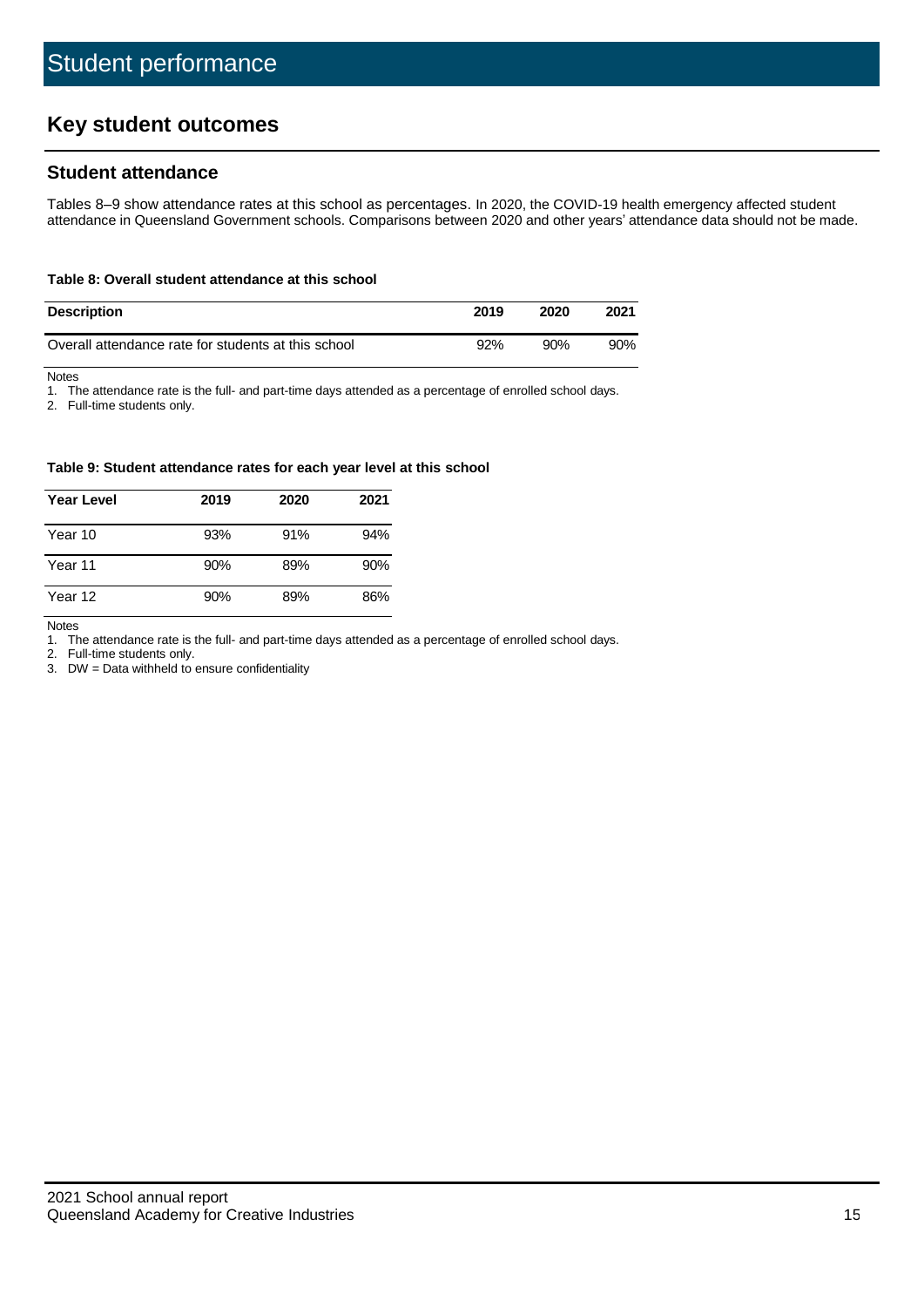## **Year 12 Outcomes**

Details about the types of outcomes for students who finish Year 12 are available in the annual Queensland Curriculum and Assessment Authority (QCAA[\) Year 12 Certification Summary.](https://www.qcaa.qld.edu.au/about/publications/statistics)

Year 12 outcomes information are also available via the *[My School](http://www.myschool.edu.au/)* website.

Additional information about the Australian Qualifications Framework (AQF) and the International Baccalaureate Diploma (IBD) program is available at [www.aqf.edu.au](https://www.aqf.edu.au/) and [www.ibo.org.](https://www.ibo.org/)

#### **Table 10: Year 12 Outcomes**

| Outcome                                                                                                                                            | 2019 | 2020     | 2021 |
|----------------------------------------------------------------------------------------------------------------------------------------------------|------|----------|------|
| Number of students who received a Senior Statement at the end of Year 12                                                                           | 93   | 123      | 136  |
| Percentage of students awarded a Queensland Certificate of Education (QCE) or QCIA at the end<br>of Year 12                                        | 91%  | 95%      | 89%  |
| Percentage of Year 12 students who were completing or completed a SAT or were awarded one<br>or more of the following: QCE, IBD, VET qualification | 98%  | 95%      | 93%  |
| Number of students awarded one or more VET qualifications (including SAT)                                                                          | 25   | 6        |      |
| Number of students who were completing/continuing a SAT                                                                                            | 0    |          |      |
| Number of students awarded a VET Certificate II                                                                                                    | 5    | $\Omega$ | 3    |
| Number of students awarded a VET Certificate II+                                                                                                   | 25   | 5        | 6    |
| Number of students awarded a VET Certificate III+                                                                                                  | 24   | 5        | 4    |
| Number of students awarded an IBD                                                                                                                  | 73   | 105      | 123  |
| Percentage of IBD eligible students that were awarded an IBD                                                                                       | 94%  | 85%      | 90%  |

Notes

1. The 2020 cohort was the first to complete Year 12 under the new senior assessment and tertiary entrance system. The new system has redeveloped senior syllabuses, strengthened school-based assessment, introduced a common external assessment in each senior General subject area and General (extension) and replaced the OP rank with the Australian Tertiary Admission Rank (ATAR). This represents a break in time-series for the Queensland Certificate of Education.

2. ATARs are calculated by Queensland Tertiary Admissions Centre (QTAC). ATAR data is not held by the department.

3. Prior to 2020, visa students (students who are not Australian citizens or permanent residents of Australia) were excluded. From 2020 visa students are included.

4. Data for each year is the latest available.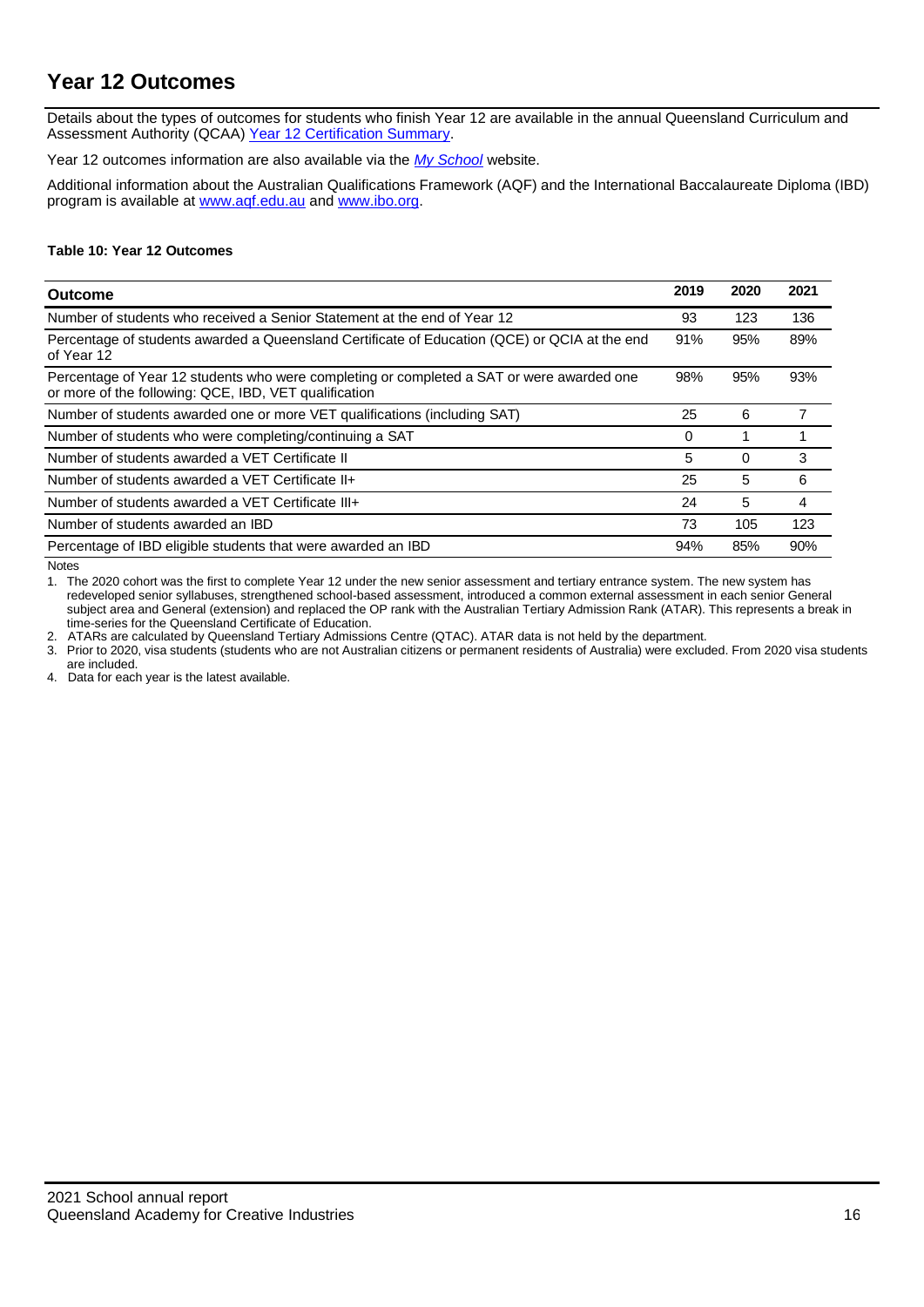## **Student destinations**

Queensland Academies Creative Industries Campus (QACI) enables learners to work toward achievements based on merit in a non-competitive environment. Students are engaged in a broad range of opportunities and we congratulate students on their dedication and commitment to their personal and academic endeavours.

Our 2020 graduates are prepared for study and are pursuing a variety of industries with entry confirmed into the following university courses for 2021

| <b>Course</b>                              | <b>University</b>                       |
|--------------------------------------------|-----------------------------------------|
| Bachelor of Nursing (Paramedic)            | <b>Australian Catholic University</b>   |
| <b>Bachelor of Screen Production</b>       | Excelsia College and Sydney Film School |
| Bachelor of Music (Jazz, Voice)            | Griffith Conservatorium of Music        |
| Bachelor of Film                           | <b>Griffith University</b>              |
| <b>Bachelor of Forensic Science</b>        | <b>Griffith University</b>              |
| <b>Bachelor of Primary Education</b>       | <b>Griffith University</b>              |
| Bachelor of Visual Arts and Business       | <b>Griffith University</b>              |
| <b>Bachelor of Design</b>                  | <b>Griffith University</b>              |
| <b>Bachelor of Acting</b>                  | Queensland Conservatorium               |
| <b>Bachelor of Drama</b>                   | QUT                                     |
| <b>Bachelor of Optometry</b>               | QUT                                     |
| Bachelor of Film                           | QUT                                     |
| <b>Bachelor of Design</b>                  | QUT                                     |
| Bachelor of Psychology and Nursing         | QUT                                     |
| Bachelor of Business and Law               | QUT                                     |
| <b>Bachelor of Nutrition and Dietetics</b> | QUT                                     |
| <b>Bachelor of Design</b>                  | <b>RMIT</b>                             |
| <b>Bachelor of Business</b>                | University of Singapore                 |
| <b>Bachelor of Science</b>                 | University of Newcastle                 |
| <b>Bachelor of Business</b>                | University of Queensland                |
| <b>Bachelor of Psychological Sciences</b>  | University of Queensland                |
| <b>Bachelor of Mathematics and Music</b>   | University of Queensland                |
| Bachelor of Science and Law                | University of Queensland                |
| Bachelor of Arts (Science)                 | University of Queensland                |
| Bachelor of Arts (English)                 | University of Queensland                |
| <b>Bachelor of Engineering</b>             | University of Queensland                |
| Bachelor of Arts (Law)                     | University of Queensland                |
| <b>Bachelor of Nursing</b>                 | University of Queensland                |
| <b>Bachelor of Biomedical Science</b>      | University of Queensland                |
| Bachelor of Speech Pathology               | University of Queensland                |
| <b>Bachelor of Health Sciences</b>         | University of Queensland                |
| <b>Bachelor of Wildlife Services</b>       | University of Queensland                |
| <b>Bachelor of Engineering</b>             | University of Queensland                |
| <b>Bachelor of Teaching</b>                | University of Queensland                |

The Queensland Department of Education conducts annual [surveys](https://qed.qld.gov.au/publications/reports/statistics/schooling/learning-outcomes/next-step) that capture information about the journey of early school leavers and Year 12 leavers from school to further study and employment.

#### **Early school leavers**

Schools work closely with a range of external agencies to support students who left school early.

Our Principal, Deputy Principal, Regional Transitions Officer or Guidance Officer liaises with early school leavers and their parents, providing a service 'beyond the school gate' to assist early leavers make a successful transition to other educational pursuits or employment.

#### *Next Step* **– Post-school destinations**

The results of the 2022 *Next Step* post-school destinations survey, *Next Step – Post-School Destinations* report (information